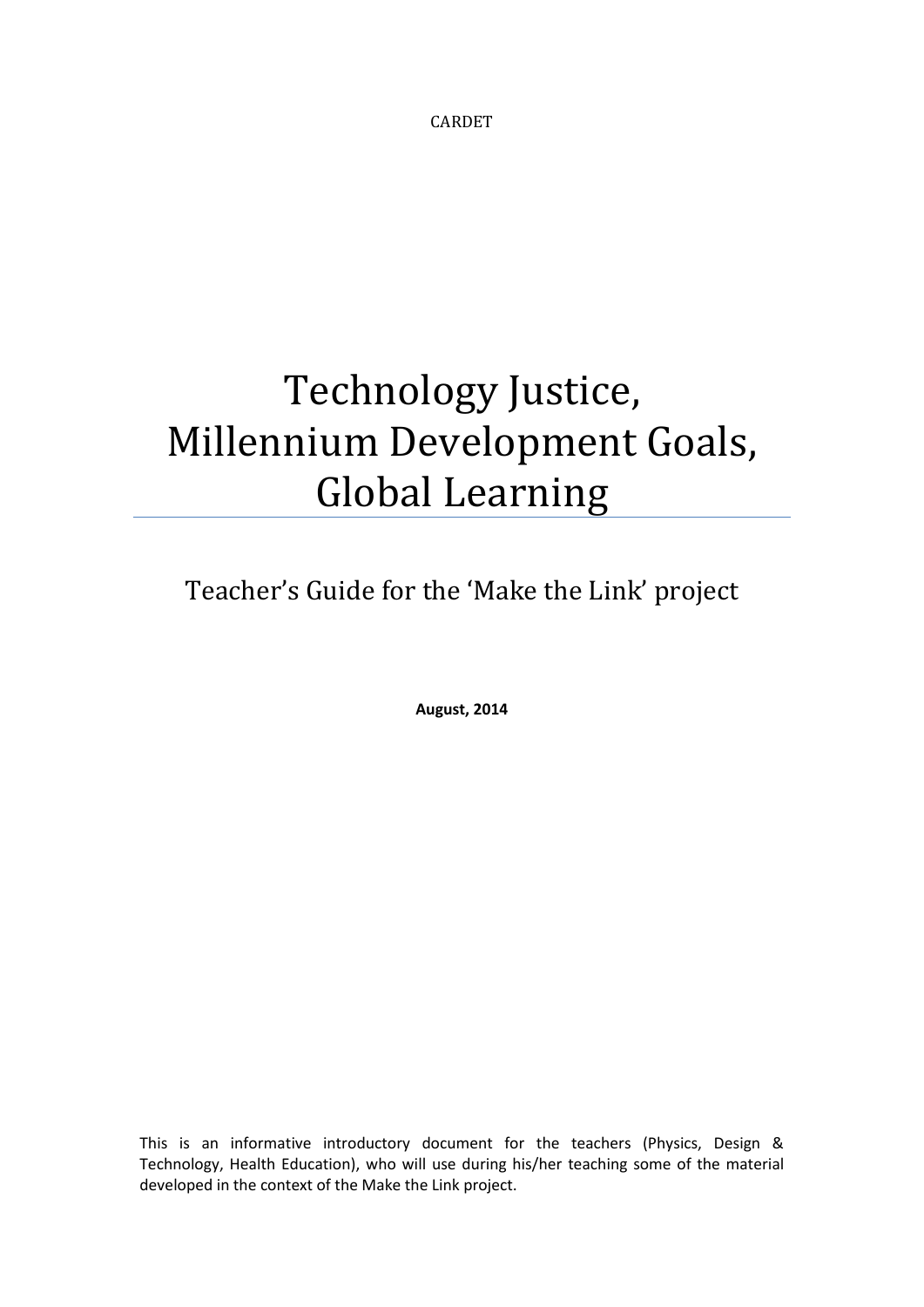# **Contents**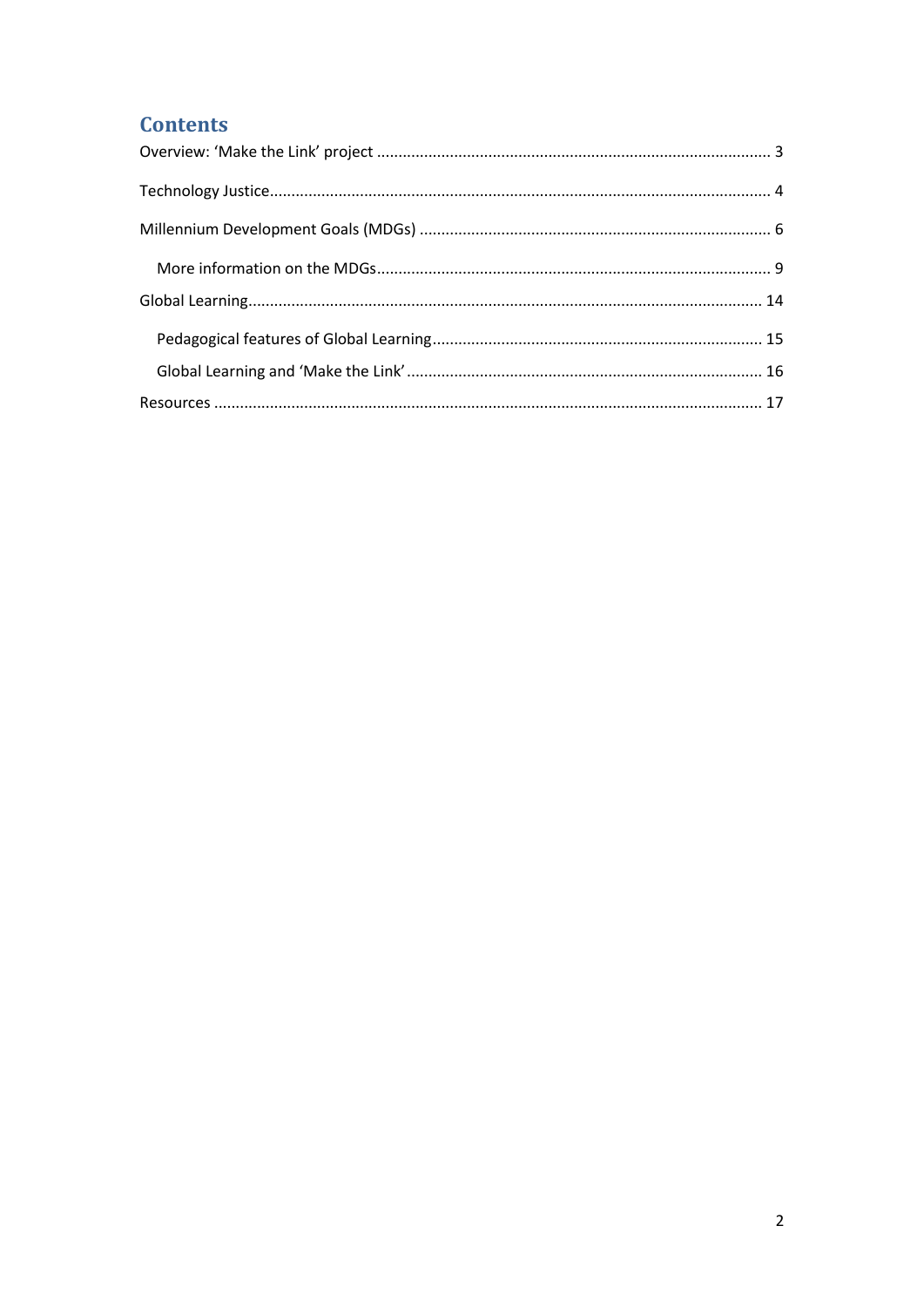## <span id="page-2-0"></span>**Overview: 'Make the Link' project**

The Research and Development Centre CARDET [\(www.cardet.org\)](http://www.cardet.org/) has recently launched its three-year EuropeAid project "Technology challenging poverty: Make the Link". CARDET participates in the project as a partner, along with the Practical Action (Lead Partner- UK), the Engineers without Boarders (UK), the Centre for Science Education (UK), the Oxfam Italia and the CCE (Poland).

'Make the Link' envisions integrating issues around Technology Justice into the Science and Technology curricula of the early secondary classes of the EU member states' educational systems. Technology Justice - the right of all people to the technologies they need to live a life they value, without harming others now or in the future - will be explored in relation to the Millennium Development Goals, with a particular focus on sub-Saharan Africa. Technology Justice and Global Education methodologies (such a learner centred, participatory and dialogue led teaching), will be incorporated into exciting teaching materials, in a programme that includes schools outreach, teacher training and policy influence. A set of on-line and printed resources, will be developed, reaching over 13,000 teachers, while, training will be provided to more than 1600 teachers. Partners expect to gain the support from over 200 key influencers and decision makers for the project, resulting in the integration of global issues into the policy and/or high level practice at national and European context.

In this document you will find descriptions and analysis of the concepts (a) Technology Justice, (b) Millennium Development Goals and (c) the pedagogical practices of Global Learning.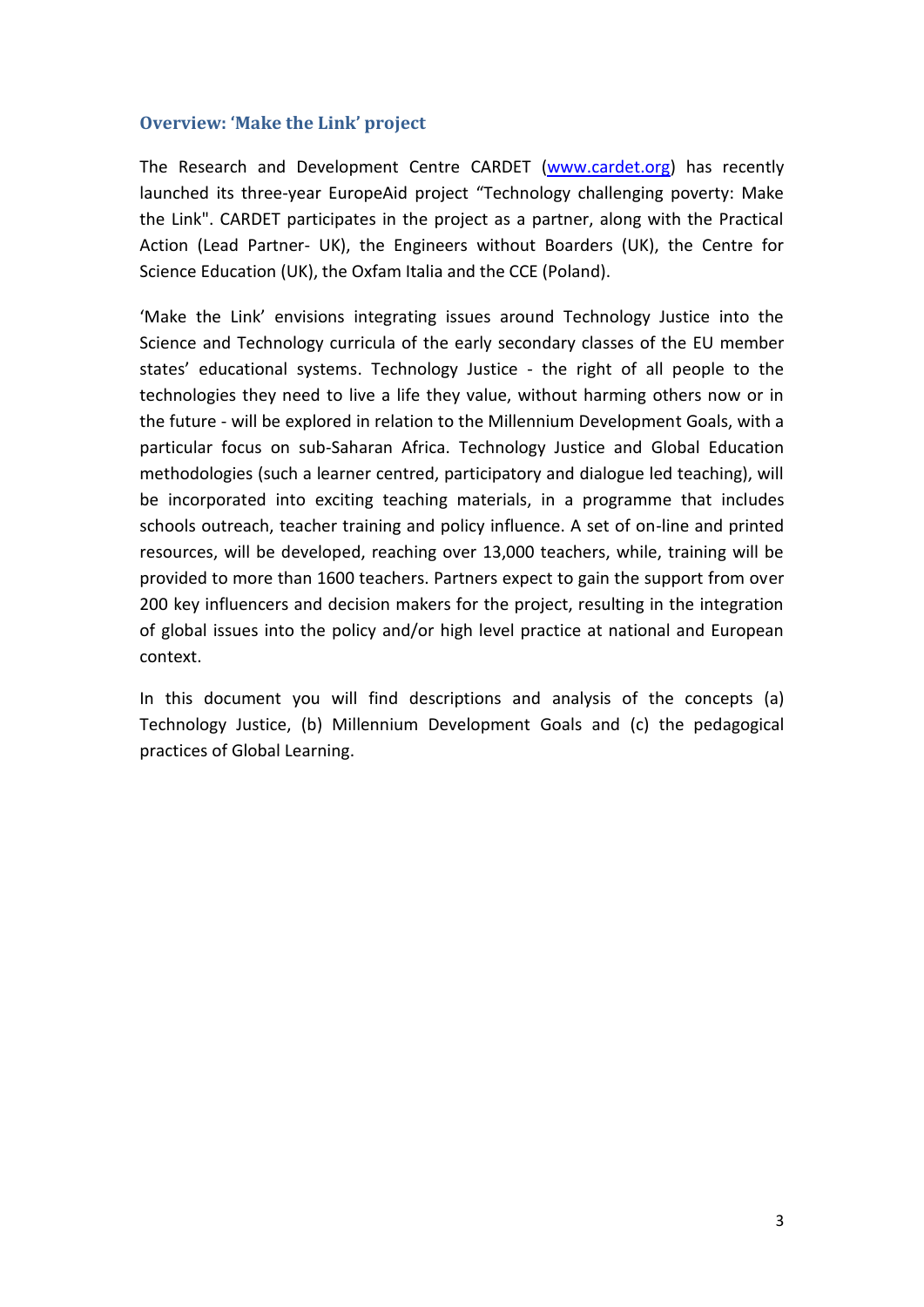## <span id="page-3-0"></span>**Technology Justice**

Humanity now faces a huge challenge. The way we define technological innovation from now on will determine if we can ensure a sustainable future for the welfare of all people. This means that our development and use of technology must comply with the principle of **'technological justice'** – the right of people to decide, choose and use technologies that will help them live the lifestyle they want, but without compromising the perspective of other people and future generations to do the same.

The concept of technological justice requires a review of the way used to promote the technological innovation, both in the developing and the developed world, in order to gain social value and be environmentally sustainable. The charitable organization Practical Action [\(http://practicalaction.org/\)](http://practicalaction.org/) seeks to develop technological justice and sensitize the world not only to treat the technology as a tool to meet the needs of consumers, but also as a way of eradicating poverty.

The technologies needed to ensure that everyone will be able to enjoy a good quality life, to a large extent, already exist. What needs to change is how these technologies and the access to them is distributed. The world nowadays is facing **technological injustice**, since technology is aimed at satisfying the consumer rather than the needs of humanity. As Bill Gates said in a debate in 2009, it is wrong that more money is spent on finding a cure for alopecia in men, despite finding a vaccine for malaria. The transition from technological injustice to technological justice is required in order to eliminate the obstacles that now hinder poor people in using the technologies needed for the most basic tasks.

Electricity is an essential service. It is taken for granted in the Western World, but 1.4 billion people worldwide have no access to electricity: almost half the world's population continues to cook using fire stoves. Apart from the problems in collecting fuel, wasted time and inefficient burning of wood as fuel, there is a huge impact on people's health.

It is shocking that 1.4 million people -mostly women and children- die each year from the effects of inhaling smoke from traditional stoves and fireplaces used for cooking in the house. This is 50% more than the number of people who die from malaria every year. Electricity may not be directly related to the aforementioned problem. The solution may be a wood stove with clean and efficient combustion or perhaps a gas stove. It is important that there are many technological solutions to the problems that the world is facing, but those solutions are usually not affordable for poor and marginalized people who need them most.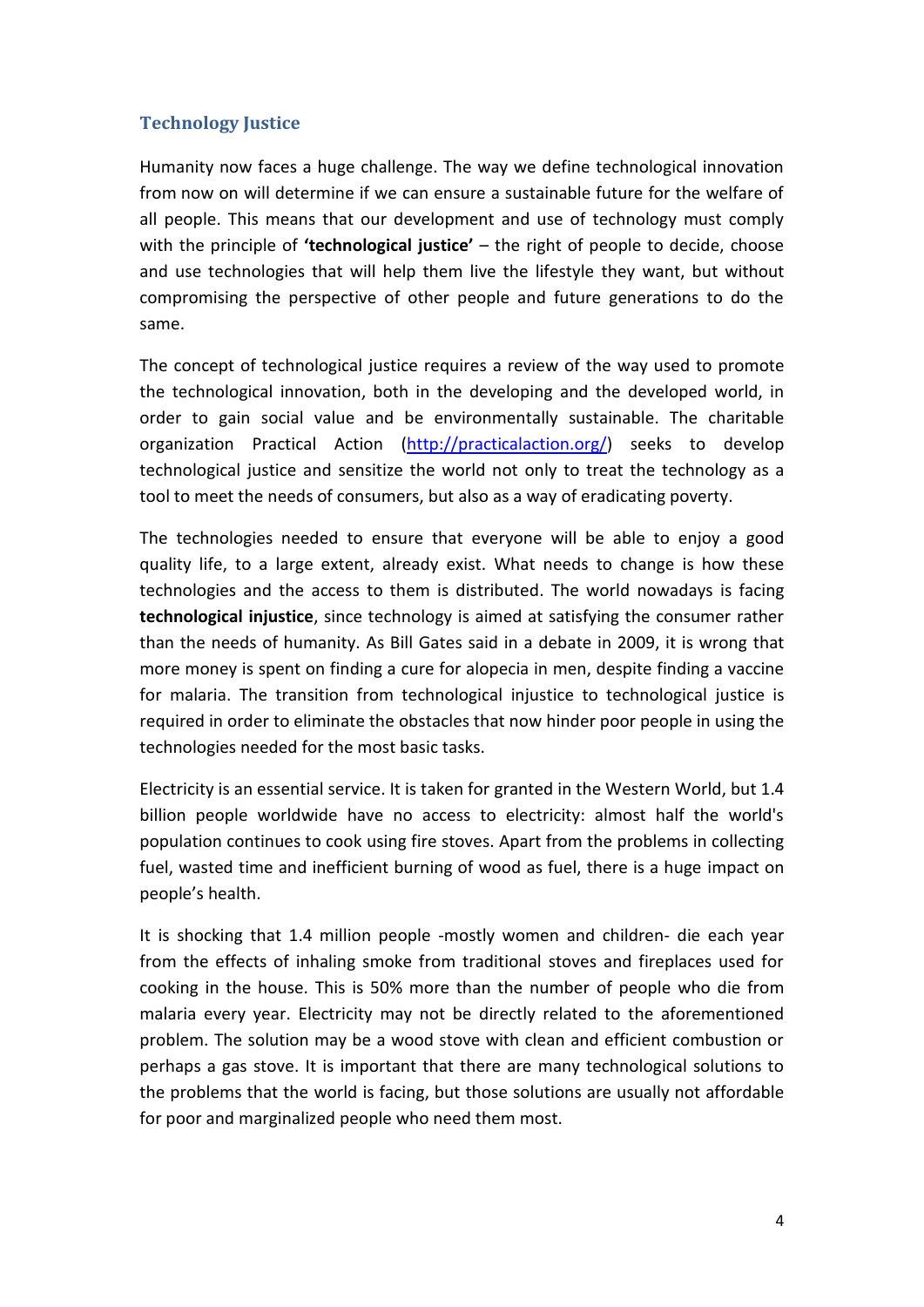The efforts for the improvement and the expansion of the use of technology should focus on the real needs of people, providing prosperity for all people and not only for those living in the developed world and also take into account future generations. But what does this mean in practice? Food production in developing countries provides a clear distinction between technological justice and technological injustice. Historically, the approach of many large financial institutions, used to focus on large, commercial farming units in the most productive areas of the developing world. It also supports the use of industrial agricultural technologies, such as chemical fertilizers, pesticides and mechanization.

However, such a practice, which focuses on the minority commercial farming units that have the most productive land, ignores the majority of farmers who need help to improve the efficiency of their production processes. Only in sub-Saharan Africa, 60% of the population is based on small-scale agriculture activity for making a living. Moreover, the focus on the agricultural technologies damages soil fertility over time. This is technology injustice. This policy not only ignores the needs of small farmers but also has a lasting effect on the environment and diminishes the prospects of future generations to satisfy their nutritional requirements.

To achieve technological justice we should follow a different path. By cooperating with small farmers, Practical Action recognizes that several simple improvements can help increase production and often lead to the creation of surpluses. Practical Action has been involved in several projects which are related with technological justice, whether working with small farmers for rice production in Sri Lanka, or for production of potatoes in Peru, or maize in Zimbabwe. Technology justice ensures that our environment will be preserved, e.g. with the protection of soil fertility and their ability to retain moisture. This not only ensures the livelihood of the farmers, but also of those who will live in the future.

More than one billion people worldwide do not have access to clean water which is necessary for their survival. Each year, 1.5 million children die from diseases related to water and sanitation. This fact can be considered as one of the most important technological injustices. We have both the knowledge and the technology to prevent those deaths. Technological justice should be our motto for eradicating poverty, unhappiness and misery.

Is it really possible to apply the technology justice, particularly in a world where decision-making is guided by the market economy? It is definitely a difficult task, but the circumstances are changing. Perhaps for the first time in history, two major challenges -fighting poverty and finding a sustainable future for everyone- have become a major global issue. We cannot ensure a sustainable future for any of us on the planet, rich or poor, if we do not find a way to tackle the threat of climate change and, therefore, comply with the principle of solidarity and technology justice.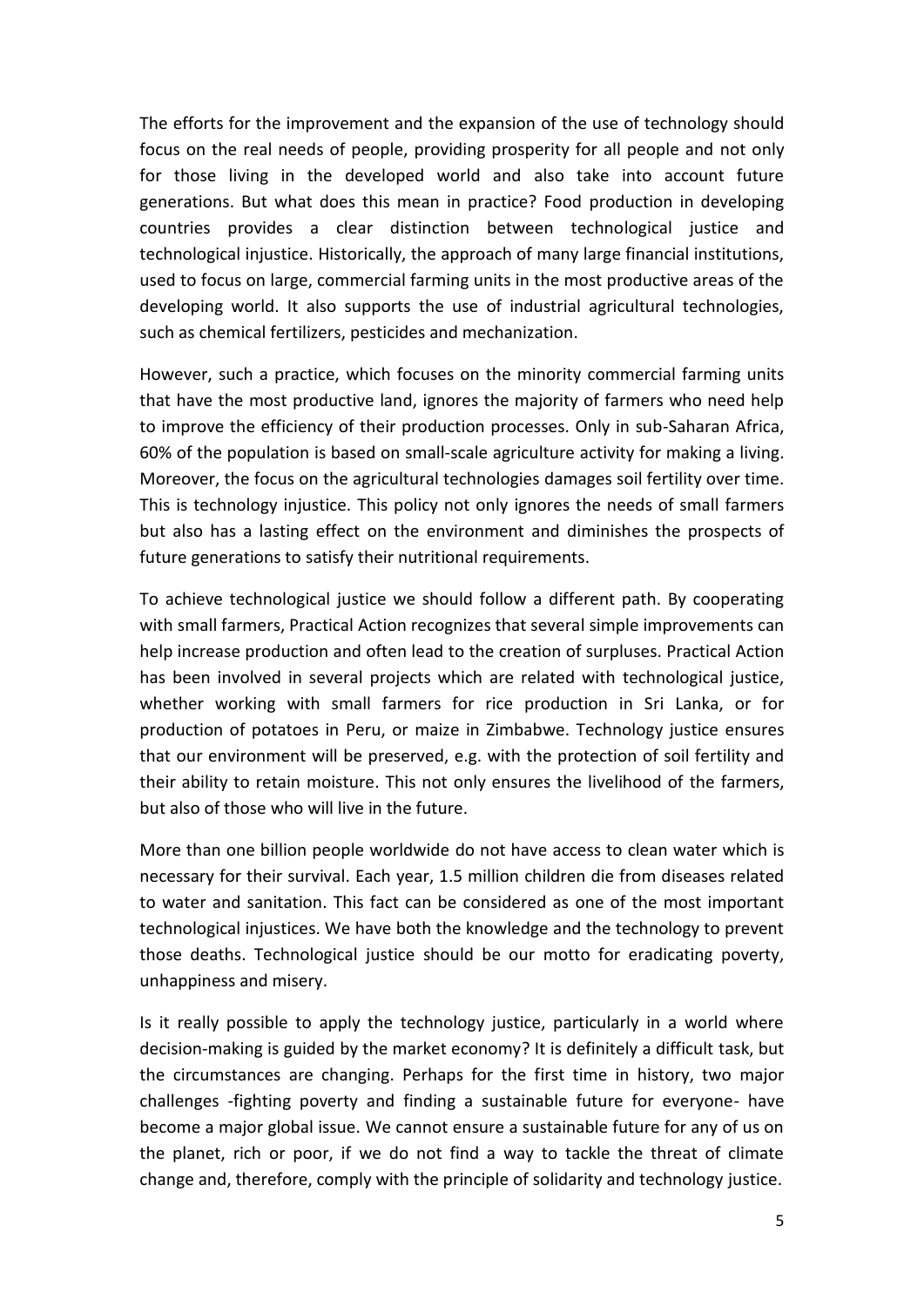## <span id="page-5-0"></span>**Millennium Development Goals (MDGs)**

In September 2000, at the Millennium Summit in New York organized by the UN, the leaders of 189 member states agreed to set specific targets for combating poverty, hunger, disease, illiteracy, environmental degradation, discrimination against women, reduce child mortality and extend global partnership for development.

Those goals which were placed as a priority on the global agenda, were called the MDGs (Millennium Development Goals). Specifically, the 8 MDGs agreed by the leaders of the 189 countries are the following:

- 1. Eradicate extreme poverty and hunger
- 2. Achieve universal primary education
- 3. Promote gender equality and empower women
- 4. Reduce child mortality
- 5. Improve maternal health
- 6. Combat HIV/AIDS and other diseases
- 7. Ensure environmental sustainability
- 8. A global partnership for development



To achieve the MDGs too many public, private and non-profit entities are involved and working together and independently, both in developed and developing countries. It is a fact that the MDGs have brought the international community closer, after there was no common framework to promote global growth.

The MDGs have mobilized government and business leaders to donate tens of billions of dollars. The leaders of the UN member states agreed that developed countries should participate in the MDGs by providing adequate financial assistance to poor countries. Despite the weaknesses and shortcomings, the MDGs have been promoting cooperation between public, private and non-governmental organizations (NGOs), providing a common language and bringing together disparate entities. In his speech at the General Assembly, in 2008, the philanthropist Bill Gates called the objectives as "the best idea to combat global poverty".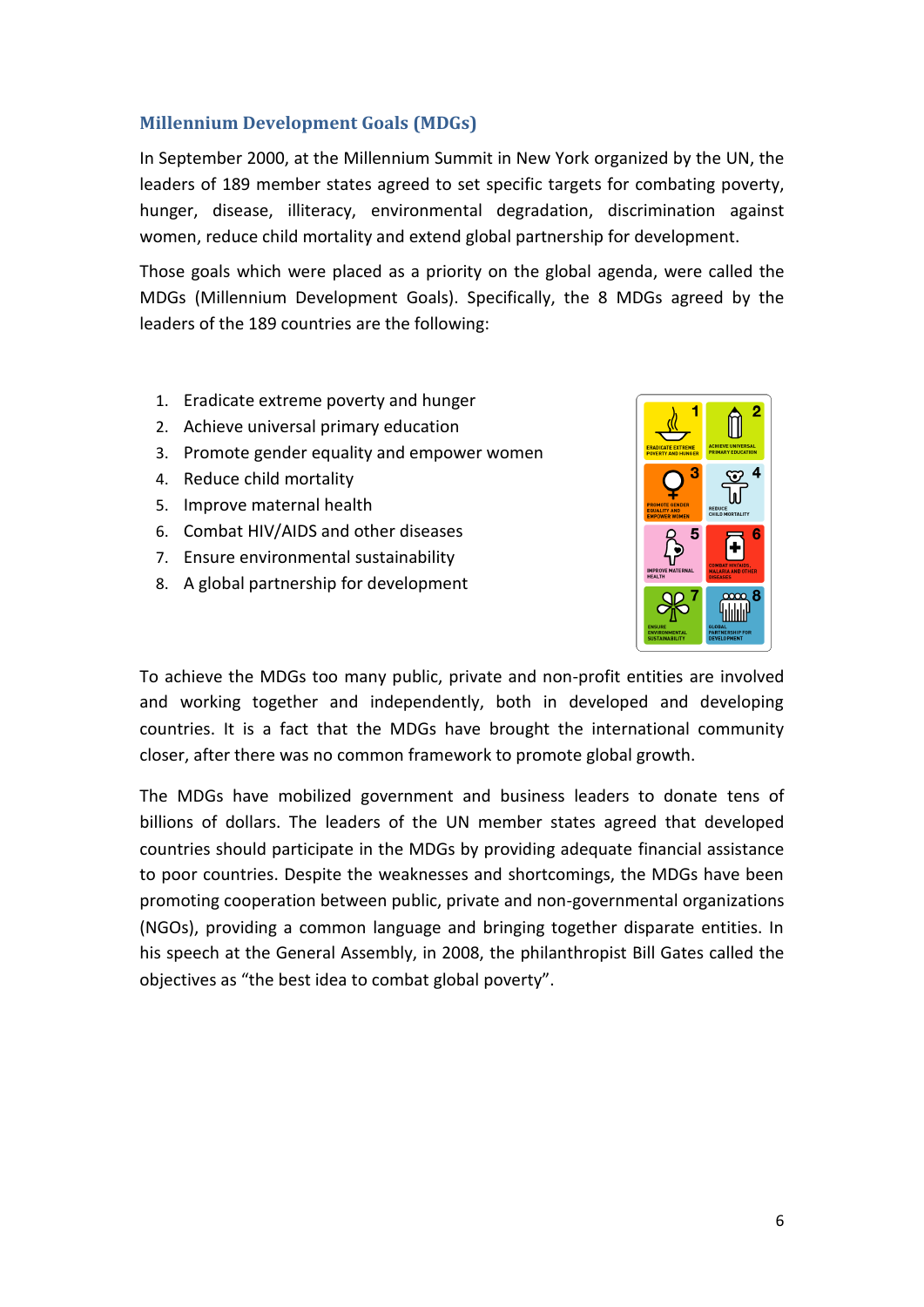## **Millennium Development Goals**

The 8 **Millennium Development Goals (MDGs)** are divided into 21 separate measurable objectives, which are determined by 60 indicators. Below the specific objectives for each MDG are presented.

## **1. Eradicate Extreme Poverty and Hunger**

- 50% reduction in the proportion of people whose income is less than \$1 a day.
- Ensuring decent employment for all women, men and young people.
- Reduce by half the proportion of people who suffer from hunger.

## **2. Achieve Universal Primary Education**

 By 2015, all children, boys and girls, can complete a full primary school curriculum.

#### **3. Promote gender equality and empower women**

 Eliminate gender disparity in primary and secondary education by 2005 and at all levels by 2015.

#### **4. Reduce Child Mortality**

Reduce by two thirds of child mortality under the age of 5.

#### **5. Improve Maternal Health**

- Reduce by 2/3 the maternal mortality ratio.
- Universal access to reproductive health.

#### **6. Combat HIV/AIDs and other diseases**

- Combating the spread of AIDS.
- Ensuring access to treatment for AIDS carriers.
- Reduce incidences of malaria and of other major diseases.

#### **7. Ensure Environmental Sustainability**

- Integrate the principles of sustainable development into country policies and programs of countries and protection of environmental resources.
- Reduce biodiversity loss, achieving by 2010 a significant reduction in the loss rate.
- Reduce by half the proportion of people living without sustainable access to safe drinking water and basic sanitation hygiene.
- By 2020 achieve significant improvement in lives of at least 100 million people in the slums.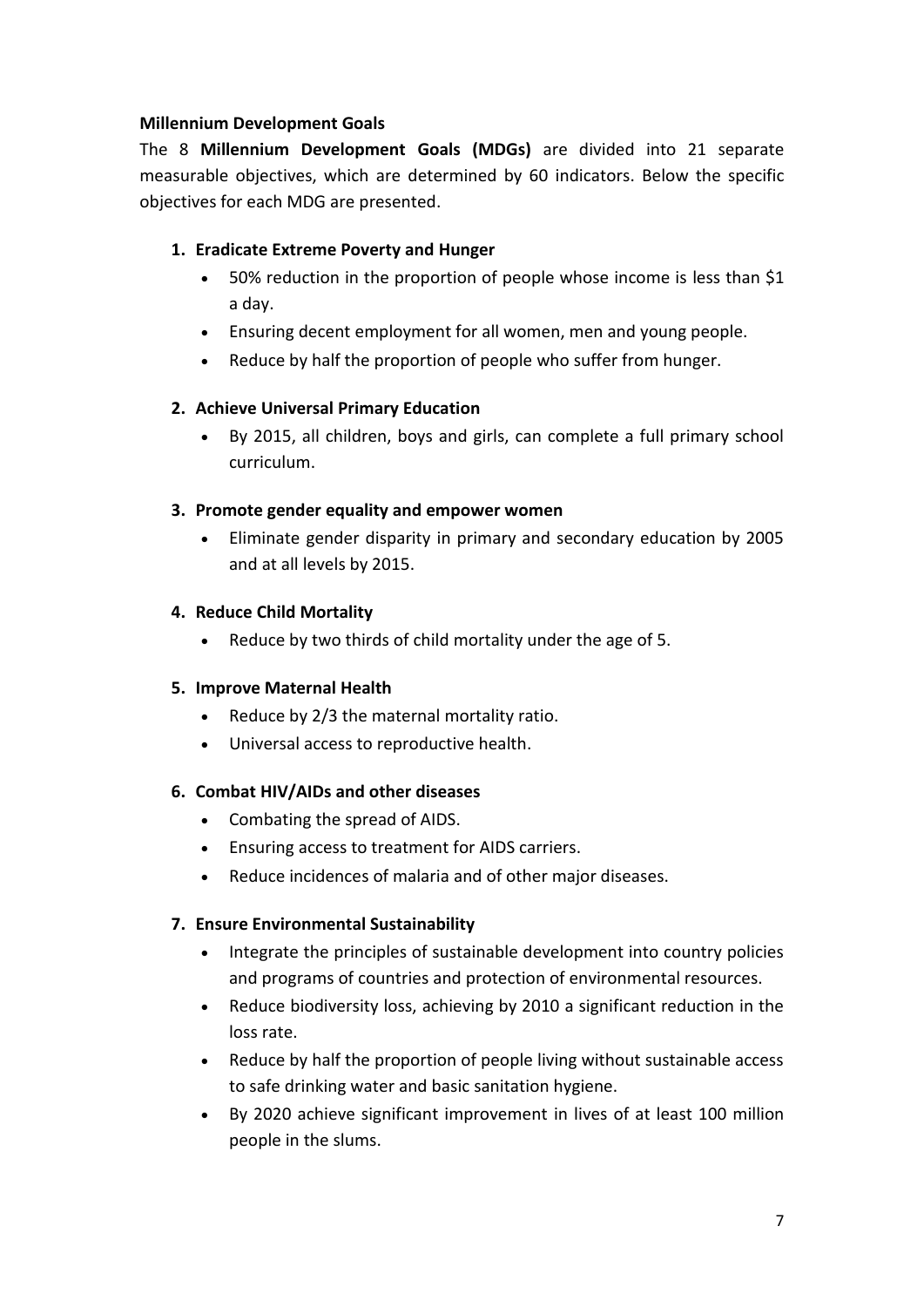## **8. A global Partnership for development**

- The further development of trade and financial system, based on transparent and non-discriminatory rules.
- Meeting the special needs of the least developed countries.
- Meeting the special needs of remote underdeveloped countries and Small Island developing States.
- Facing the debt problems of developing countries.
- Providing access to essential medicines at affordable prices to developing countries, in collaboration with pharmaceutical companies.
- Accessing new technologies, especially information and communications, in collaboration with the private sector.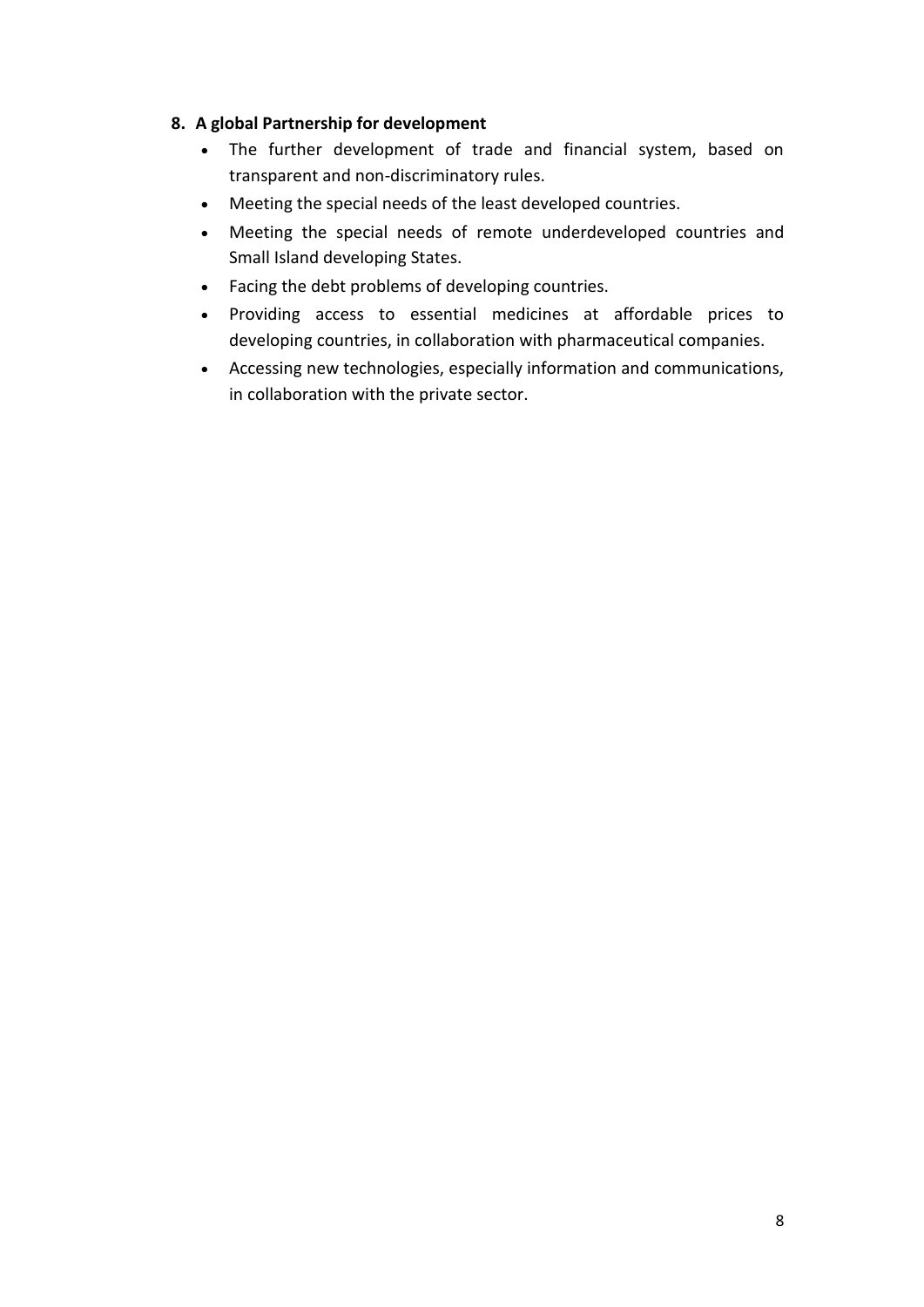## <span id="page-8-0"></span>**More information on the MDGs**

#### **MDG 1: Eradicate Extreme Poverty and Hunger**

- 1. Reduce by half the proportion of people living on less than a dollar a day.
- 2. Achieve full and productive employment and decent work for all, including women and young people.
- 3. Reduce by half the proportion of people who suffer from hunger.

#### **Quick facts**

- The proportion of people living on less than \$1.25 a day fell from 47% in 1990 to 24% in 2008 – a reduction from over 2 billion to less than 1.4 billion.
- Preliminary estimates indicate that the global poverty rate at \$1.25 a day fell in 2010 to less than half the 1990 rate. If these results are confirmed, the first target of the MDGs – cutting the extreme poverty rate to half its 1990 level – will have been achieved at the global level well ahead of 2015.
- Women are far more likely than men to be engaged in vulnerable employment.
- The numbers of malnourished have stabilized since 1990.
- Progress in relieving food deprivation has slowed or stalled in many regions.
- Countries in sub-Saharan Africa were the hardest hit by the food and financial crises.
- Nearly one in five children under age five in the developing world is underweight.
- Poverty is a major determinant of undernutrition in children in all regions.

#### **MDG 2: Achieve Universal Primary Education**

Ensure that by 2015 children everywhere, boys and girls alike, will be able to complete a full course of primary schooling.

- Progress on primary school enrolment has slowed since 2004, even as countries with the toughest challenges have made large strides.
- More than half of all out-of-school children are in sub-Saharan Africa.
- Success at the primary level places increased demands on secondary schools.
- Illiteracy still holds back more than 120 million young people.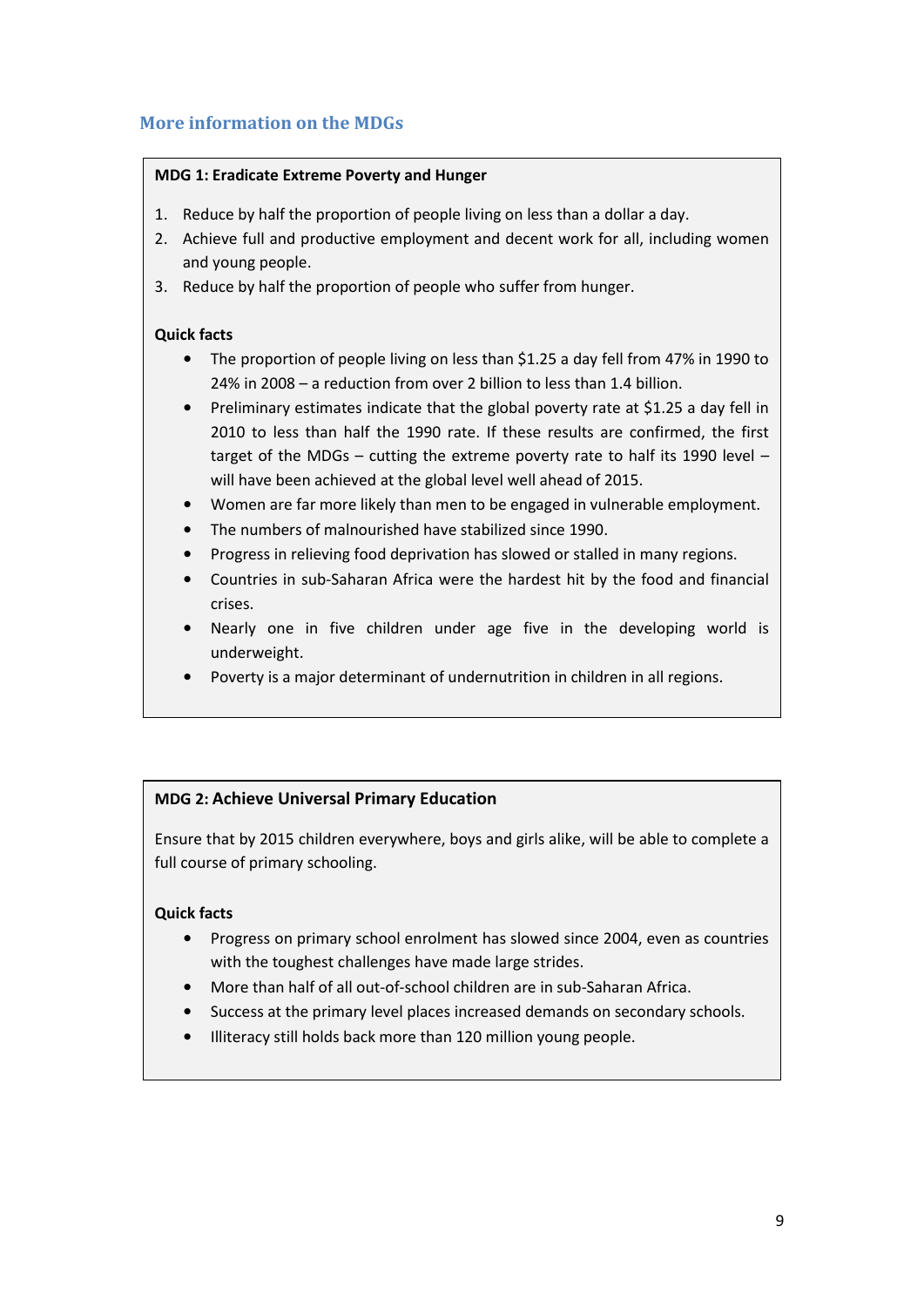#### **MDG 3: Promote gender equality and empower women**

Eliminate gender disparity in primary and secondary education preferably by 2005, and at all levels by 2015.

#### **Quick facts**

- Gender parity is closest to being achieved in world primary schools, even though some regions lag behind.
- Gender disparities emerge at different points through the education system.
- Girls from the poorest households face the highest barriers to education.
- Equal access to job opportunities remains a distant target for women in some regions.
- Women, more often than men, turn to the informal economy.

#### **MDG 4: Reduce Child Mortality**

Reduce by two thirds the mortality rate among children under five.

- Globally, deaths within the first month of life fell from 32 per 1,000 live births in 1990 to 23 in 2010.
- Since 1990, in the developing regions, the mortality rate of under-five years old has declined by 35%, from 97 deaths per 1,000 births to 63.
- Sub-Saharan Africa has doubled its average rate of child mortality reduction from 1.2% a year during 1990-2000, to 2.4% during 2000-2010.
- Sub-Saharan Africa suffers a higher neonatal mortality rate (35 deaths per 1,000 live births in 2010) than any other region, and has recorded the least improvement over the last two decades.
- Children in the developing regions as a whole, are twice as likely to die before their fifth birthday as children in the richest 20% of households.
- Sub-Saharan Africa had a 85% drop in measles deaths between 2000 and 2010.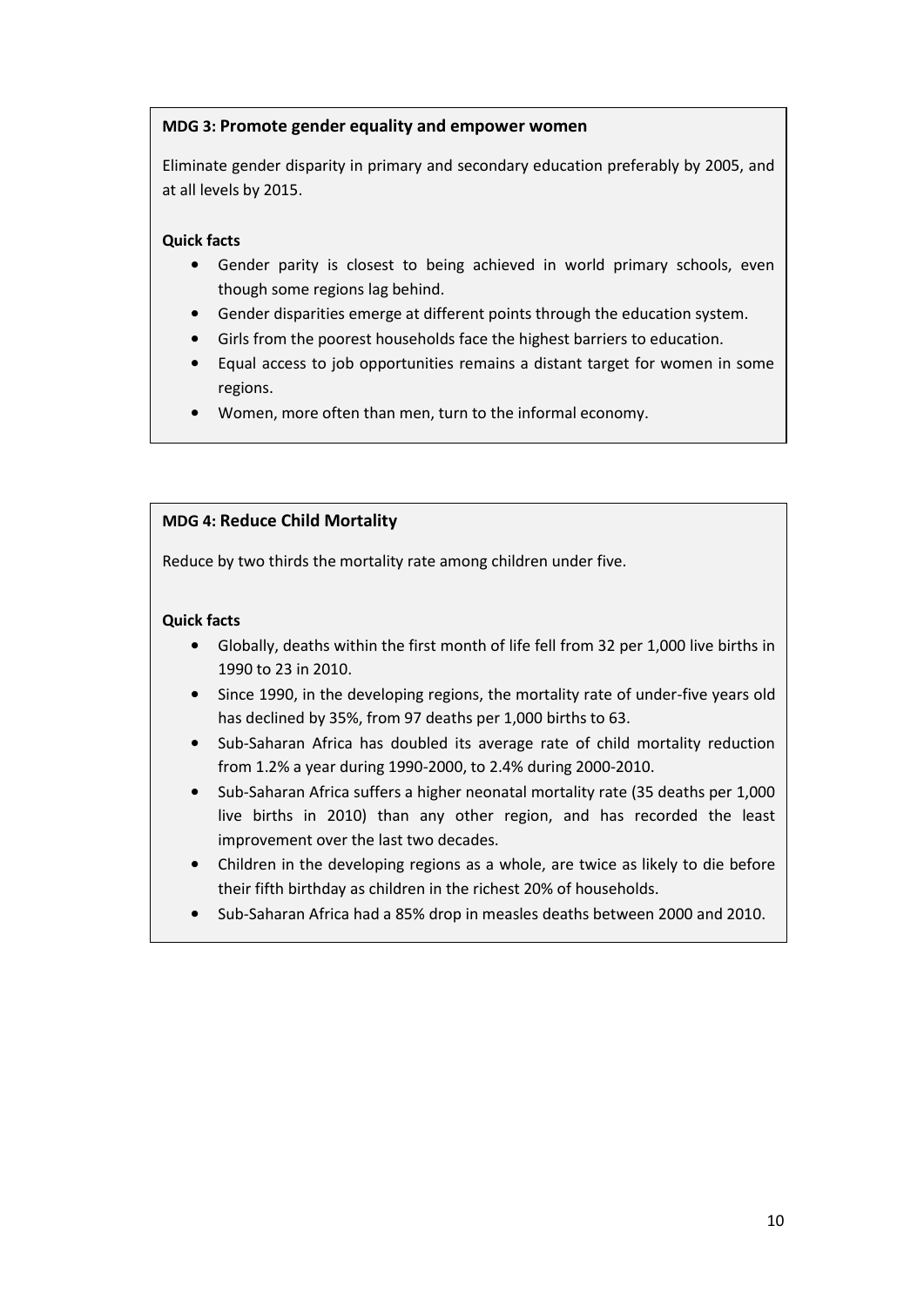#### **MDG 5: Improve Maternal Health**

- 1. Reduce maternal mortality by three quarters.
- 2. Achieve universal access to reproductive health.

## **Quick facts**

- Poverty and lack of education perpetuate high adolescent birth rates. An estimated 287,000 maternal deaths occurred in 2010 worldwide, a decline of 47% from 1990.
- The regions with the highest maternal mortality, Africa and Southern Asia, are also those with the lowest coverage of births attended by skilled health personnel – less than half.
- The rural-urban gap in skilled care during childbirth has narrowed.
- The number of maternal deaths per 100,000 live births is down from 440 in 1990 to 240 in 2010, for the developing regions as a whole.
- While Southern Africa reported almost universal coverage in 2010, in West Africa about one third of women did not receive antenatal care visits.
- The use of contraception is lowest among the poorest women and those with no education.
- More than half of all women aged 15 to 49 who were married or in a union were using some form of contraception in 2010 in all regions except Sub-Saharan Africa and Oceania.
- Fewer teens are having children in most regions, but progress has slowed.
- Maternal health coverage has progressively increased in developing regions from 63% in 1990 to 71% in 2000, and then to 80% in 2010.

## **MDG 6: Combat HIV/AIDs and other diseases**

- 1. Halt and begin to reverse the spread of HIV/AIDS.
- 2. Achieve, by 2010, universal access to treatment for HIV/AIDS.
- 3. Halt and begin to reverse the incidence of malaria and other major diseases.

- In sub-Saharan Africa, annual new infections in 2011 reached 1.7 million people, including 300,000 children.
- The number of people dying of AIDS related causes fell to 1.7 million in 2011, a decline of 24% since the peak in 2005.
- At the end of 2011, an estimated 8 million people were receiving antiretroviral therapy for HIV or AIDS in low and middle income countries, up from 6.6 million people in 2010 and up from just 400 000 in 2003.
- 57% of HIV-positive pregnant women received treatment to prevent HIV transmission to their child in 2011.
- The estimated incidence of malaria globally has decreased by 17% since 2000, and malaria-specific mortality rates by 25%.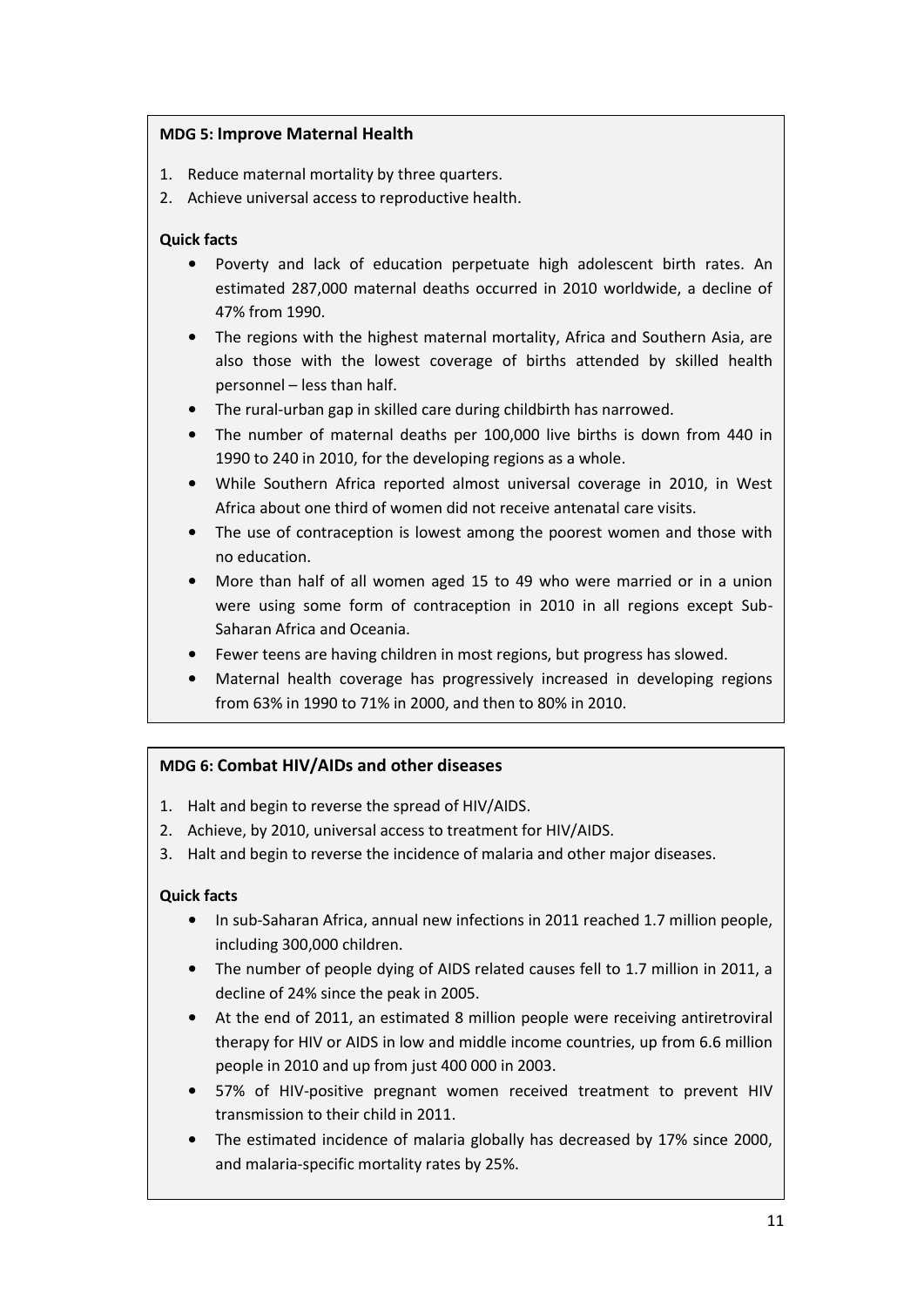#### **MDG 7: Ensure Environmental Sustainability**

- 1. Integrate the principles of sustainable development into country policies and programmes; reverse loss of environmental resources.
- 2. Reduce biodiversity loss, achieving, by 2010, a significant reduction in the rate of loss.
- 3. Reduce by half the proportion of people without sustainable access to safe drinking water and basic sanitation.
- 4. Achieve significant improvement in lives of at least 100 million slum dwellers, by 2020.

- The net loss worldwide of forests decreased over the last 20 years, from 8.3 million hectares per year in the 1990s to 5.2 million hectares per year in the last decade.
- Over exploitation of global fisheries has stabilized, but steep challenges remain to ensure their sustainability.
- The number of people who do not use any facility and resort to open defecation has decreased by 271 million since 1990. But there remain 1.1 billion people, or 15% of the global people with no sanitation facilities at all.
- The number of people using improved drinking water sources reached 6.1 billion in 2010, up by over 2 billion since 1990.
- In 2010, 89% of the world's population was using improved water sources, up from 76% in 1990.
- The share of urban slum residents in the developing world declined from 39% in 2000 to 33% in 2012.
- More than 200 million people gained access to improved water sources, improved sanitation facilities, or durable or less crowded housing.
- Slum prevalence remains high in Sub-Saharan Africa and increase in countries affected by conflict.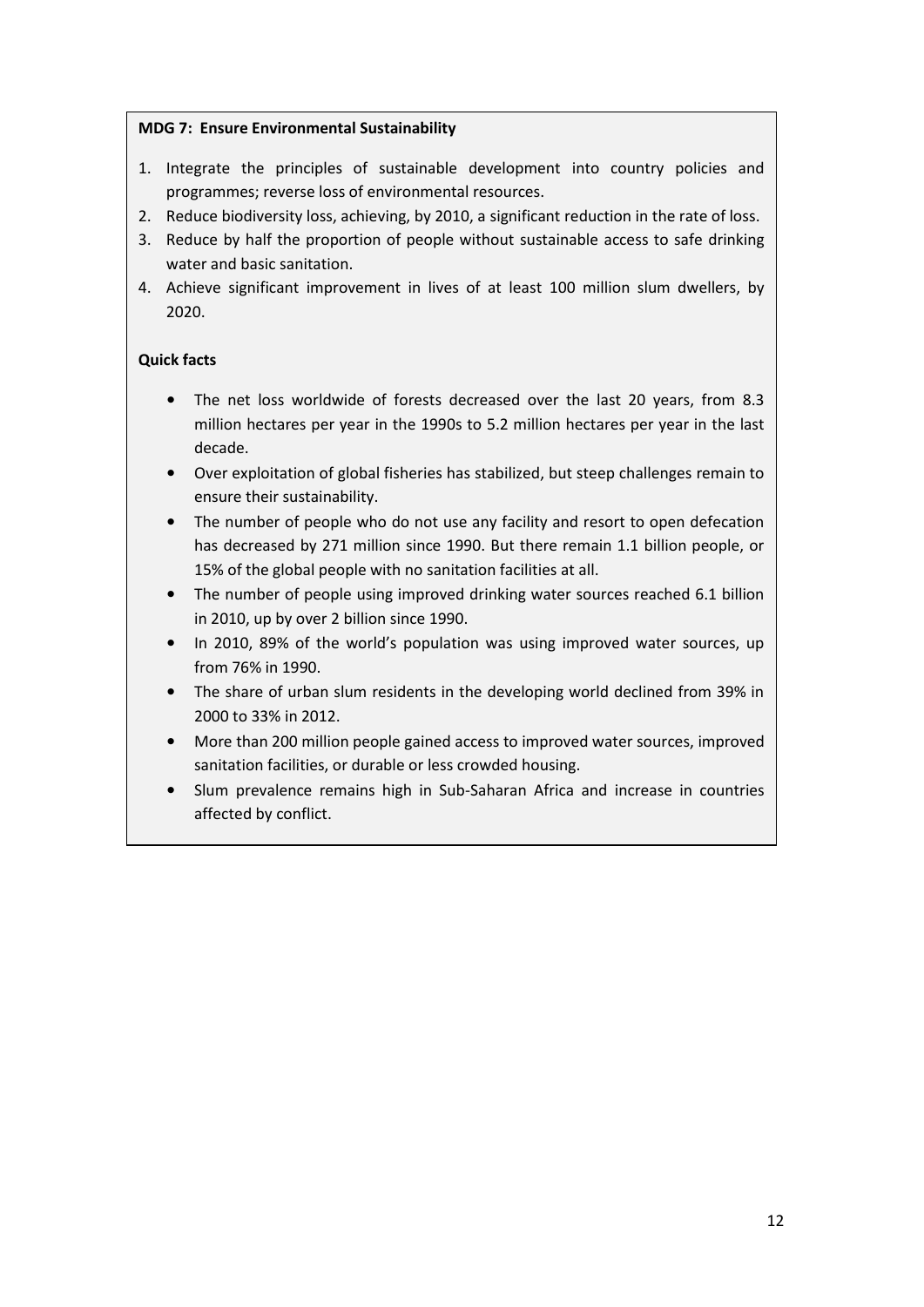#### **MDG 8: A global Partnership for development**

- 1. Develop further an open, rule-based, predictable, non-discriminatory trading and financial system.
- 2. Address the special needs of least developed countries.
- 3. Address the special needs of landlocked developing countries and small island developing States.
- 4. Deal comprehensively with the debt problems of developing countries.
- 5. In cooperation with pharmaceutical companies, provide access to affordable essential drugs in developing countries.

- Official development assistance stands at 0.31% of the combined national income of developed countries, still far short of the 0.7% UN target. The UK is one of the few countries sticking to the target of 0.7%.
- Aid to the African continent increased by 0.9% to 31.4 billion in 2011, but remains below expectations.
- Developing countries gain greater access to the markets of developed countries.
- In 2011, 75% of the worldwide mobile cellular subscriptions were in the developing regions, up from 59% in 2006.
- By the end of 2011, over 160 countries in the world had launched 3G mobile broadband services and 45% of the population worldwide was covered by a high-speed mobile broadband signal.
- The developing world share of the world's Internet users rose to 63% in 2011, when 35% of the world was online.
- Only 1 in 6 people in the developing world has access to the Internet.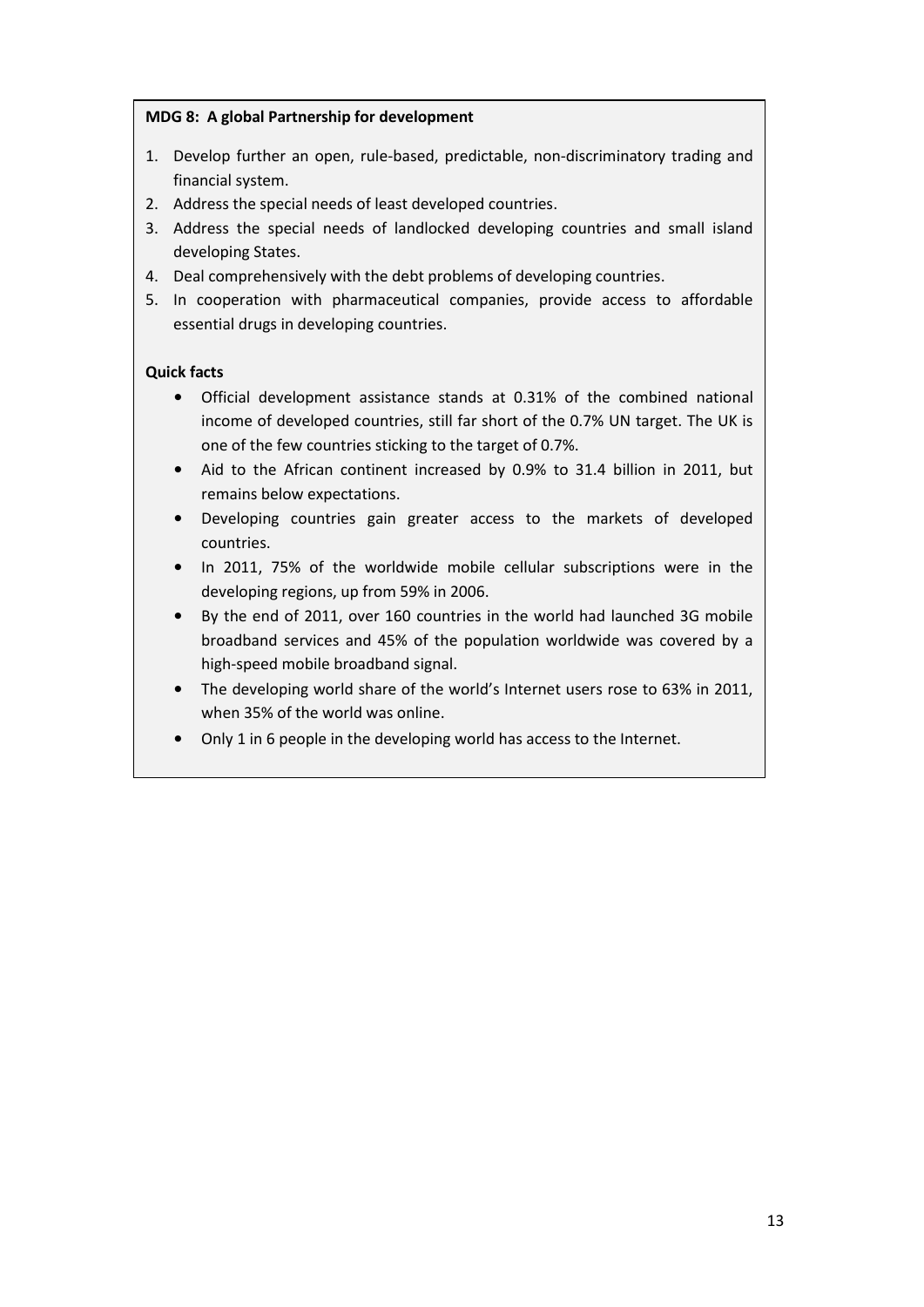## <span id="page-13-0"></span>**Global Learning**

In a rapidly changing and globalized world, education should help people to understand the wider world around them and make connections between global issues such as poverty or climate change and their lives. You need to prepare them to live and work in a global society and economy and encourage them to make the world a better place. The concept of Global Learning has been developed in this context. Global Learning is a pedagogical approach that aims to provide opportunities to students to think creatively and critically about global issues, to reach their own conclusions and to cultivate attitudes such as:

- self-awareness and openness towards diversity,
- understanding of global problems and
- actions taken for a better world.

Global Learning aims to help students to develop their knowledge, skills and attitudes in respect to how they are related in a globalized world and what they can do to reduce global poverty. As a pedagogical approach, it provides students the opportunity to study and consider the perceptions and practices of contemporary society in the western world in relation to the world's poorest countries. Global Learning promotes the development of the values of **social justice** and **solidarity**. Being a pedagogical approach, it allows to and encourages students to interpret and participate in discussions on development and report their personal experiences of the wider social and cultural environment.

Specifically, Global Learning is a pedagogical approach which:

- Is part of the understanding of global development issues and problems especially in poor countries.
- Is placed on the basis of social justice.
- Promotes critical thinking and reflection.
- Encourages students to make connections between their own lives and the lives of other people in the world.
- Promotes self-criticism and revision of attitudes and perceptions based on the principles of global solidarity between people.
- Provides opportunities to the students to have a positive and active participation in society, contributing to a better world.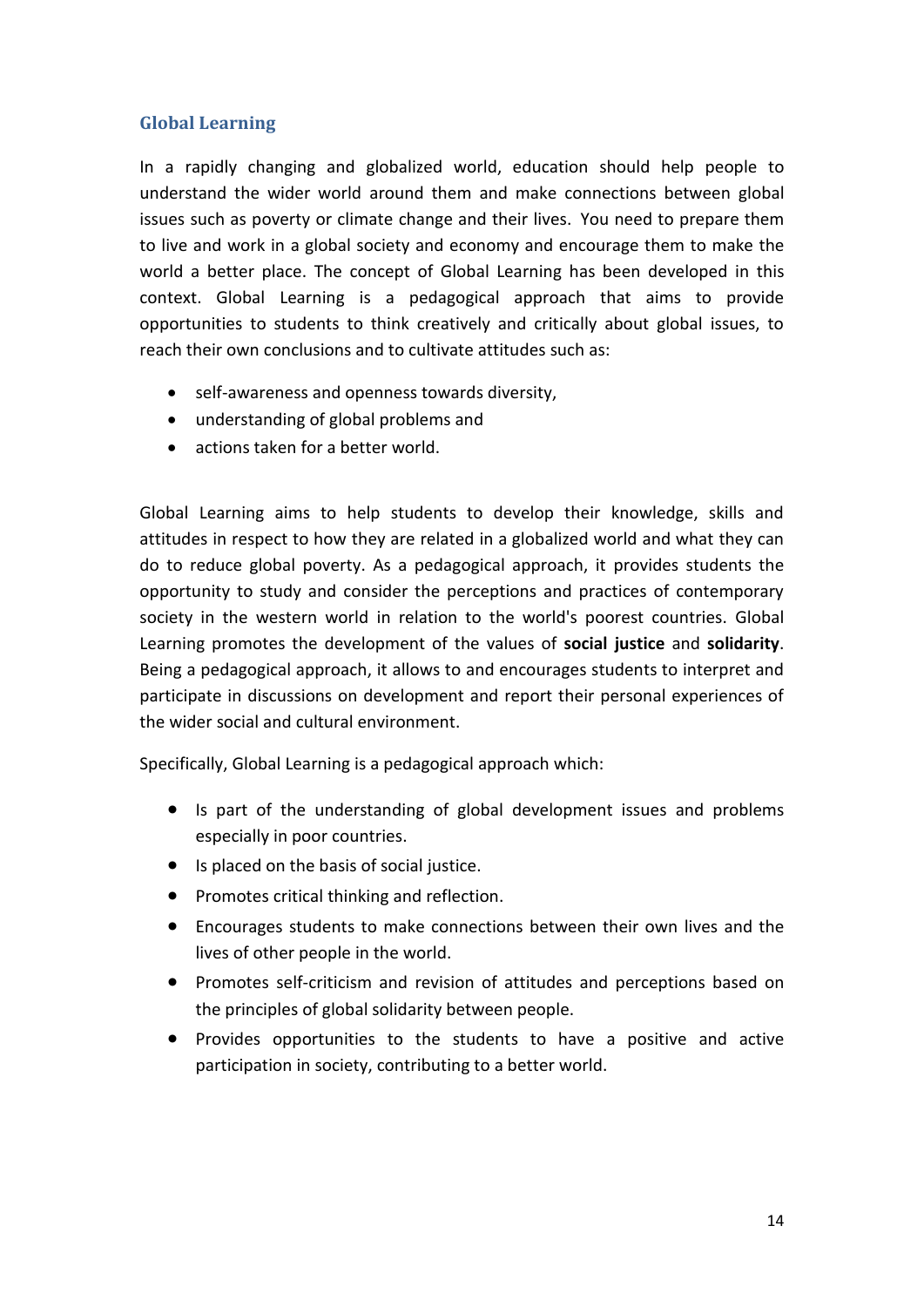## <span id="page-14-0"></span>**Pedagogical features of Global Learning**

## 1. Global perspective

The participation in the learning process for global issues is based on the fact that students are interested in and studying several kind of issues beyond their study area. An important fact of Global Learning is that we live in an interdependent world, thus everything that happens has an impact on our lives as well.

## 2. Power and Inequality in the World

Dealing with issues of power and inequality in the classroom can be considered as a challenge, because those discussions may raise political and ideological issues. However, when those issues are studied in a historical context, it becomes easier to understand the global economic, social, political and environmental forces that define our lives.

## 3. Promotion of Social Justice

The conception of social justice is determined by a wide range of personal, social and cultural influences. This means that students' perception on global poverty is likely to be driven by factors such as education, religion, friends, family and the media.

## 4. Critical thinking, reflection and dialogue

Global Learning can change students' views, prospects and lifestyles as a result of deeper learning, reflection, dialogue and critical thinking. However, the process is not linear or easy and such a transformation cannot be achieved in a short period of time.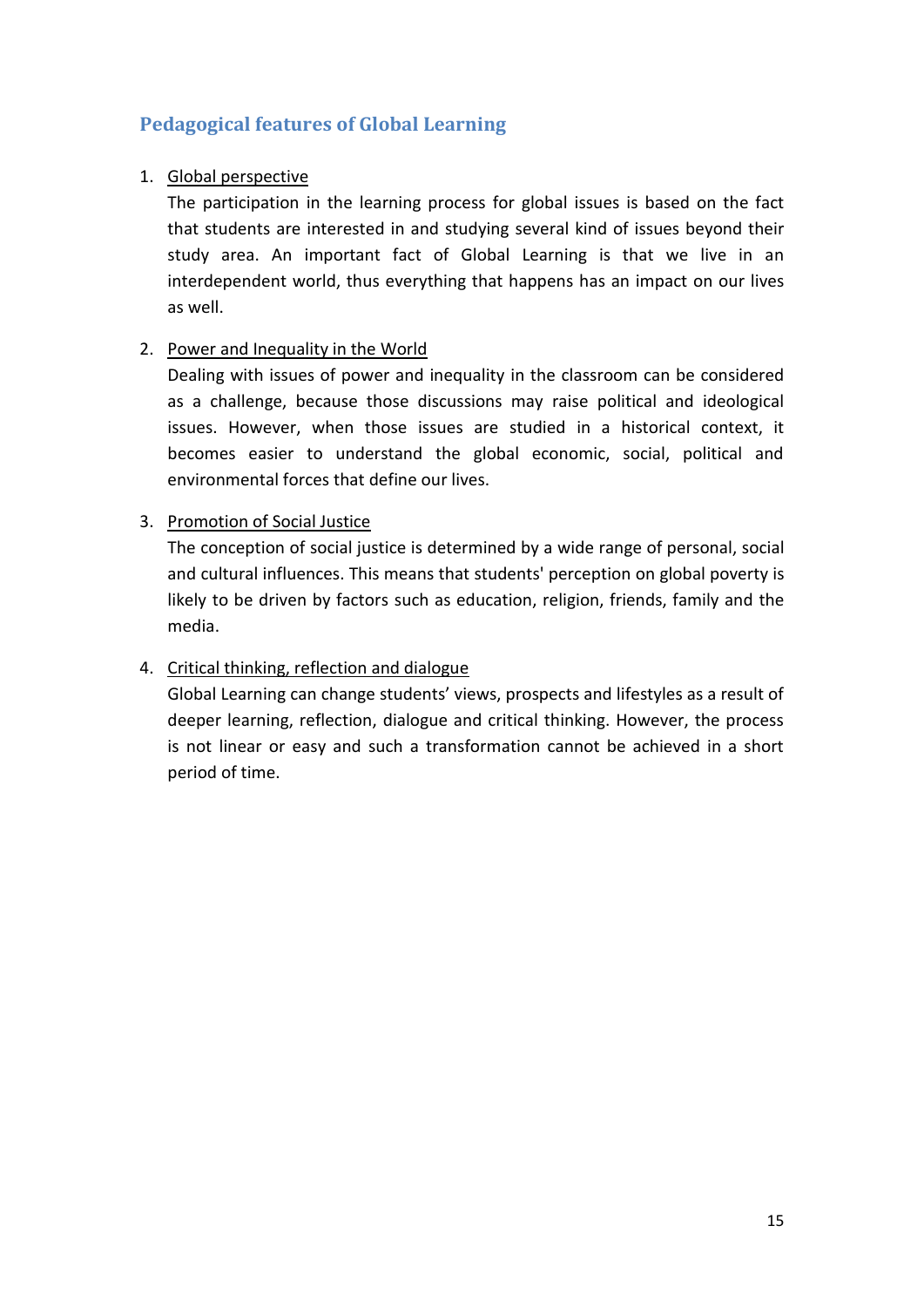## <span id="page-15-0"></span>**Global Learning and 'Make the Link'**

The project examines the role of technology in addressing the serious problems faced by many people living in poor communities in developing countries. The material that has been developed includes a wide range of issues, based on the pedagogy of Global Learning, enabling students to:

- Define some global issues and problems faced by some people in the world, such as the need for water, shelter, food.
- Understand some of the inequalities related with technological justice.
- Actively participate in the discussion and reflect on various global issues and reach to their own conclusions where possible.
- Learn about positive cases and examples of science and technology that are being used and developed in low economically developed countries.
- Develop ideas on how to act in life, with respect to solving various global problems.